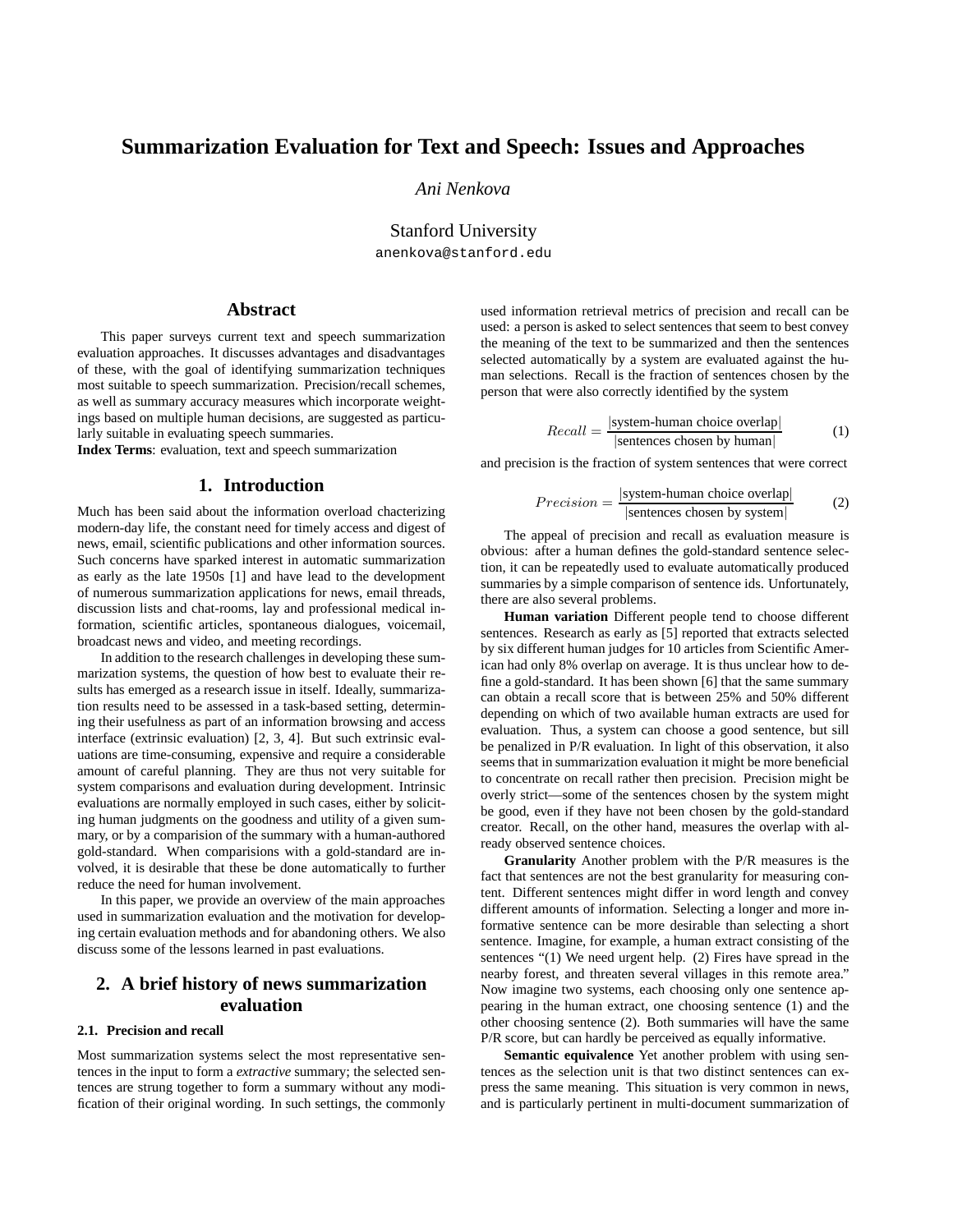news, in which the input to the system consists of many articles on the same topic. Again, a human would select only one of the equivalent sentences but a system will be penalized for choosing an alternate sentence that expresses the same meaning.

Many of the subsequently developed evaluation measures were designed to address the issues that were raised regarding P/R. For example, it has been suggested to use multiple human models rather than a single person's judgment [7], smaller, moresemantically oriented units of analysis have been proposed, and more emphasis has been given on recall.

### **2.2. Relative utility**

Relative utility [8] has been proposed as a way to address the human variation and semantic equivalence problems in P/R evaluation. In this method, multiple judges score *each sentence in the input* on a scale from 0 to 10 as to its suitability for inclusion in a summary; highly ranked sentences are very suitable for a summary, and low ranked sentences should not be included in a summary. The judges also explicitly mark which sentences are mutually substitutable because of semantic equivalence. Thus, each possible selection of sentences by a system can be assigned a score showing how good a choice of sentences it represents.

The approach seems intuitive and quite appealing, but requires a good deal of manual effort in sentence tagging. Moreover, it does not seem to be very good at discriminating between human and automatic summaries, a distinction which a good evaluation measure should be able to do. Particularly when applied to the evaluation of SWITCHBOARD summaries [9], automatic summarizers achieved a score higher than that of the humans, indicating that this approach for evaluation is not a good choice for evaluation of summarization of conversational speech.

### **2.3. DUC manual evaluation**

The Document Understanding Conference  $(DUC)^1$  has been carrying out large-scale evaluations of summarization systems on a common dataset since 2001. On average, over 20 different sites participate in this NIST-run evaluation each year and a lot of effort has been invested by the conference organizers to improve evaluation methods. DUC content evaluations are still based on a single human model. However, in order to mitigate the bias coming from using gold-standards from only one person, different annotators create the models for different subset of the test data [10].

In order to address the need for better analysis granularity than the sentence level, DUC used elementary discourse units (EDUs) as the basis for evaluation. These EDUs roughly correspond to clauses. Each human model was automatically split into EDUs, and machine summaries were evaluated by the degree to which they cover each EDU in the model. The average score, called *coverage* was the average EDU score for the summary under evaluation. The measure was recall-oriented, in essence measuring what fraction of the model EDUs were covered by a summary.

In an attempt to encourage research in abstractive summarization<sup>2</sup>, where the system alters the original wording of sentences by merging information from different sentences, or removing parts of the sentences, DUC also started using human abstracts as model, rather than human selection of sentences. The abovedescribed evaluation method supported this transition, at the expense of requiring more human involvement.

The availability of the output of many systems over many test inputs (varying between 20 and 50 in different years) has allowed researchers to study the factors that influence summarization performance. It has been reported that in ANOVA analysis of coverage scores with system, input and model creator as factors, the model creator turned out to be the most significant factor [11]. This once again raised concerns about the advisability of using a single human model for evaluation. The input document to be summarized was also a significant factor [12], suggesting that some inputs are easier to summarize than others. $3$  Summary length was also a significant factor, with summary coverage tending to increase as the length of the summary increases.

Two lines of research on evaluation emerged in an effort to address some of the issues raised by the DUC evaluation protocol: developing cheap automatic methods for comparing human gold-standards with automatic summaries, better analysis of human variation of content selection variation, and using multiple models to avoid result dependence on the gold-standard.

#### **2.4. Automatic evaluation and ROUGE**

Automatic evaluation measures have been known even before the widely used BLEU technique for machine translation evaluation [13] and the ROUGE technique derived from it [14] (see for example [15]). The problem has been that different automatic evaluation approaches give different results, so it was not clear what the scores mean and which automatic measure is to be preferred. In using BLEU for machine translation evaluation, however, researchers developed methods to validate automatic approaches. They took manual evaluations generally accepted in the research community, and looked for automatic measures which correlated well with the human scores *over a large set of test points*, especially when multiple human models were used. Inspired by the success of the BLEU n-gram overlap based measure, similar ngram matching was tried for summarization. Using DUC coverage scores to validate the method, the  $ROUGE<sup>4</sup>$  system for automatic evaluation of summarization was developed. ROUGE is also based on the computation of n-gram overlap between a summary and a set of models. ROUGE is recall-oriented, unlike BLEU, which emphasizes precision. The new recall-oriented n-gram counting was shown to correlate better than BLEU with DUC coverage scores. ROUGE has numerous parameters, including words stemming, stopword removal and n-gram size. Different settings work best for different summarization tasks as can be seen from the detailed tables is [14]. This means that different parameters need to be tested for new tasks, such as speech summarization of spontaneous conversations or recordings of meetings. Certain ROUGE configurations has been shown to correlate well with DUC coverage, although this does not necessarily mean that it will correlate well with other human evaluation methods.

#### **2.5. Pyramid Method**

The Pyramid Method [16] was concerned with analysis of the variation in human summaries, as well as how evaluation results can be made less dependent on the model used for evaluation. Multiple

<sup>1</sup>http://duc.nist.gov

<sup>2</sup>Which is the typical summarization approach for people.

<sup>&</sup>lt;sup>3</sup>This finding shows that paired test such as paired t-test, Wilcoxon sign rank test, or paired permutation tests should be used when comparing the performance of two systems on the same test set. These tests eliminate the variation that is due to the input difficulty and lead to better assessment of the significance of difference between the systems.

<sup>4</sup>Recall-Oriented Understudy for Gisting Evaluation.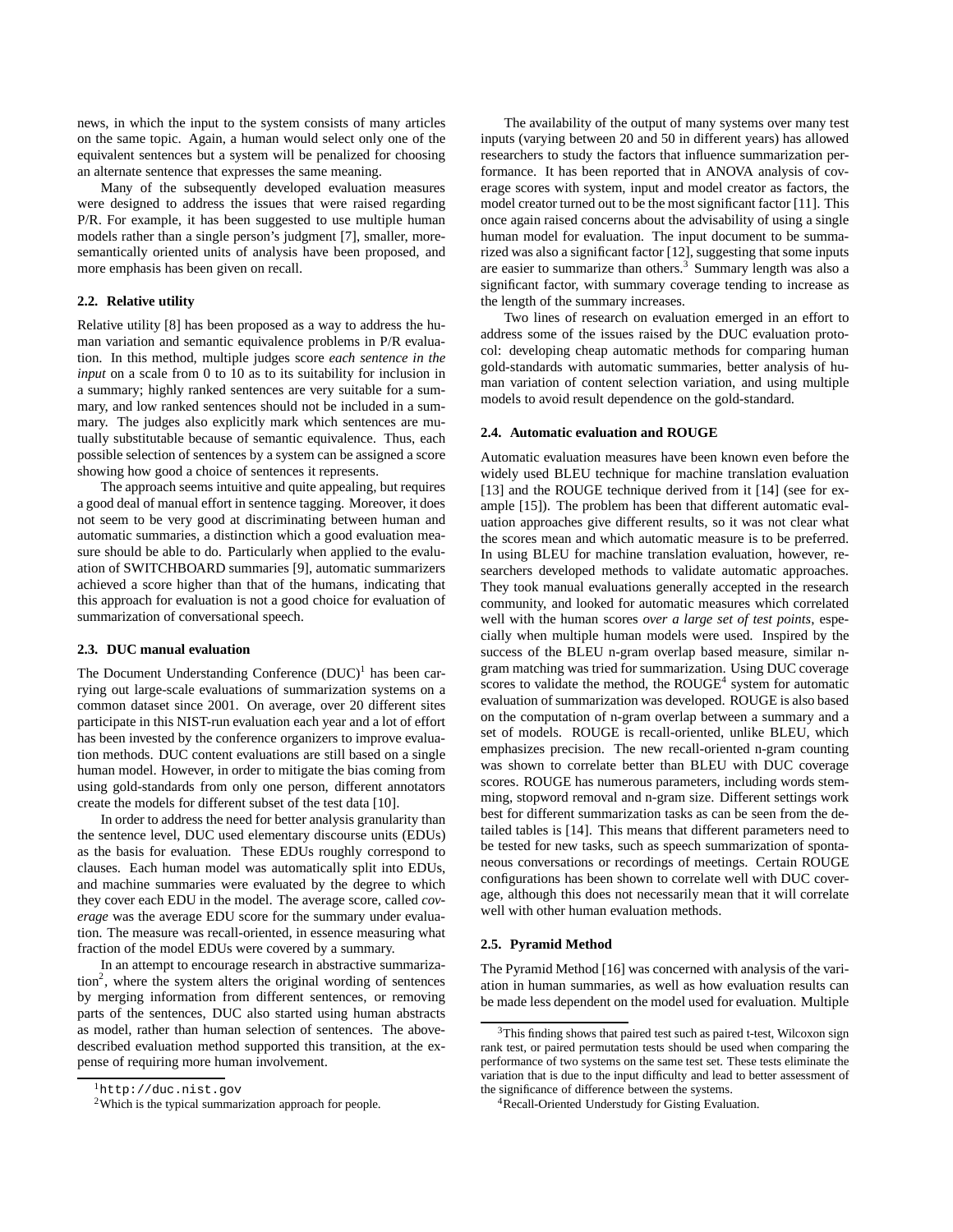human abstracts are analyzed manually to derive a gold-standard for evaluation. The analysis is semantically driven: information with the same meaning, even when expressed using different wording in different summaries, is marked as expressing the same summary content unit (SCU). Each SCU is assigned a weight equal to the number of human summarizers who expressed the SCU in their summaries. The distribution of SCU weights is Zipffian, with few SCUs being included by many summarizers and a heavy tail of low-weight SCUs<sup>5</sup>. SCU analysis shows that summaries that differ in content can be equally good and assign a score that is stable with respect of the models when 4 or 5 human summaries are used. The actual pyramid score is equal to the ratio between the weight of content expressed in a summary and the weight of an ideally informative summary with the same number of SCUs.

A drawback of this approach is that it is very labor intensive, despite the fact that a special annotation tool (DUCView<sup>6</sup>) has been developed to facilitate the process. Also, the method was developed for evaluation of abstractive summaries, and requires analysis that is unnecessary for extractive summaries, as we will see in later sections.

#### **2.6. Readability evaluation**

All the evaluation methods discussed so far have been focused on evaluating the information content of a summary, its overall informativeness. But summary readability is also an important factor in summary evaluation, albeit often neglected by summarization researchers. In DUC, a separate set of questions were developed to evaluate readability aspects of summaries. Are they ungrammatical? Do they contain redundant information? Are the references to different entities clear? Does the summary build up sentence by sentence? While much progress has been seen in improving system content selection, most automatic summaries score rather poorly on readability aspects such as coherence and referential clarity [17]. Improving automatic summary readability is an open problem in news summarization, and undoubtedly will be relevant for speech summarization applications as well.

Recent interest in the topic of sentence ordering and referential cohesion have lead to a proposal for automatic evaluation of cohesion [18]. Hopefully, more effort will be focused on readability issues and evaluation in the near future.

# **3. Intrinsic evaluation for speech summarization**

While many speech summarization researchers have used precision/recall of utterances [19, 20] or automatic measures such as ROUGE to evaluate their results, there have been two proposals for evaluation methods specifically designed for the new genre.

**Summary accuracy** Summary accuracy was defined by Zechner and Waibel [21]: for each word in an utterance they define a weight, which they call a relevance score, equal to the average number of times the word occurred in a phrase selected for inclusion in the summary by a human annotator.<sup>7</sup> So, if five annotators are asked to construct a summary, and exactly three of them select the same span of text, all the words in this span will be assigned a relevance score equal to 3/5. Summary accuracy is then defined as equal to the sum of relevance scores of the (correctly recognized by the ASR system) words in a system-selected utterance, divided by the *maximum achievable relevance score* with the same number of words somewhere in the text. This definition of word relevance (weight) and overall summary score is very similar to the idea on which the pyramid evaluation method for news is based. In fact, while attempting to apply the pyramid method for evaluation of meeting transcripts, Galley [22] observed that in this domain human summaries formed by sentence extraction convey the same information only when the two annotators extracted exactly the same sentence.<sup>8</sup> He then computed pyramid scores based on words rather than content units, with the restriction that a given word is assigned a non-zero (relevance) score only when it is part of *the same* utterance that the humans selected. This scoring worked out quite well for the meeting domain, and is almost equivalent to summary accuracy. Such reinvention of scoring metrics is very indicative of the need for closer interaction between researchers tackling different types of summarization genres.

**Summarization accuracy** Summarization accuracy has been defined in the context of the evaluation of a summarization system performing sentence compaction [23]. The sentence compaction task is to eliminate 'unnecessary' words from a sentence. Again, multiple annotators are asked to produce possible compactions. Even in this case, many possible compactions for a given sentence can be produced. In order to extrapolate more possible compactions from those produced by the annotators, all human productions for a sentence are merged into a single network and different traversals of the network can produce new compaction variants that were not produced by any of the humans, but that are considered possible. The thus enriched network is then used to evaluate the summarization accuracy of the automatic compaction. This evaluation procedure also allows for weighting of words that are included in the summary by many humans.

The summarization accuracy measure has been found to work well for high compression ratios, but results in problems for summaries at small ratios such as 10% [24]. In such cases, the authors propose the use of a score based on individual comparisons between the automatic summary and all the manual summaries, choosing the best score among all the individual comparisons. This idea is very interesting and has not been explored in news summarization: it suggest that rather than using the multiple human summaries for weighting, one can find the human summary that is most similar to the produced machine summary.

**What about using ROUGE?** The use of a generally agreed on and automatic metric such as ROUGE is hugely appealing. It allows for cheap evaluation and ease in comparing results from different research efforts. For these reasons, researchers have investigated the degree to which ROUGE scores correlate with human judgments of informativeness of such summaries. In [25], subjective human judgments were collected for summaries of meetings (6 test meetings), and compared with several of the popular ROUGE variants. ROUGE scores were not found to correlate with the human judgments on this data. More disturbingly, when [22] compared automatic and human summaries for the same test meetings, ROUGE scores were not able to distinguish between the two types. Both results suggest that the use of ROUGE is not advisable for

<sup>&</sup>lt;sup>5</sup>Hence the name of the method. If SCUs are ordered in tiers from low to high weight, we get a pyramid

<sup>6</sup>http://www1.cs.columbia.edu/∼ani/DUCView.html

<sup>7</sup>Such a definition addresses the *granularity* problem discussed in Section 2.1 for precisions/recall, because using word-by-word comparison accounts for the possibly different informativeness of utterances.

<sup>8</sup>This fact suggests that the *semantic equivalence problem* of precision/recall might not be an issue for meeting summarization evaluation.